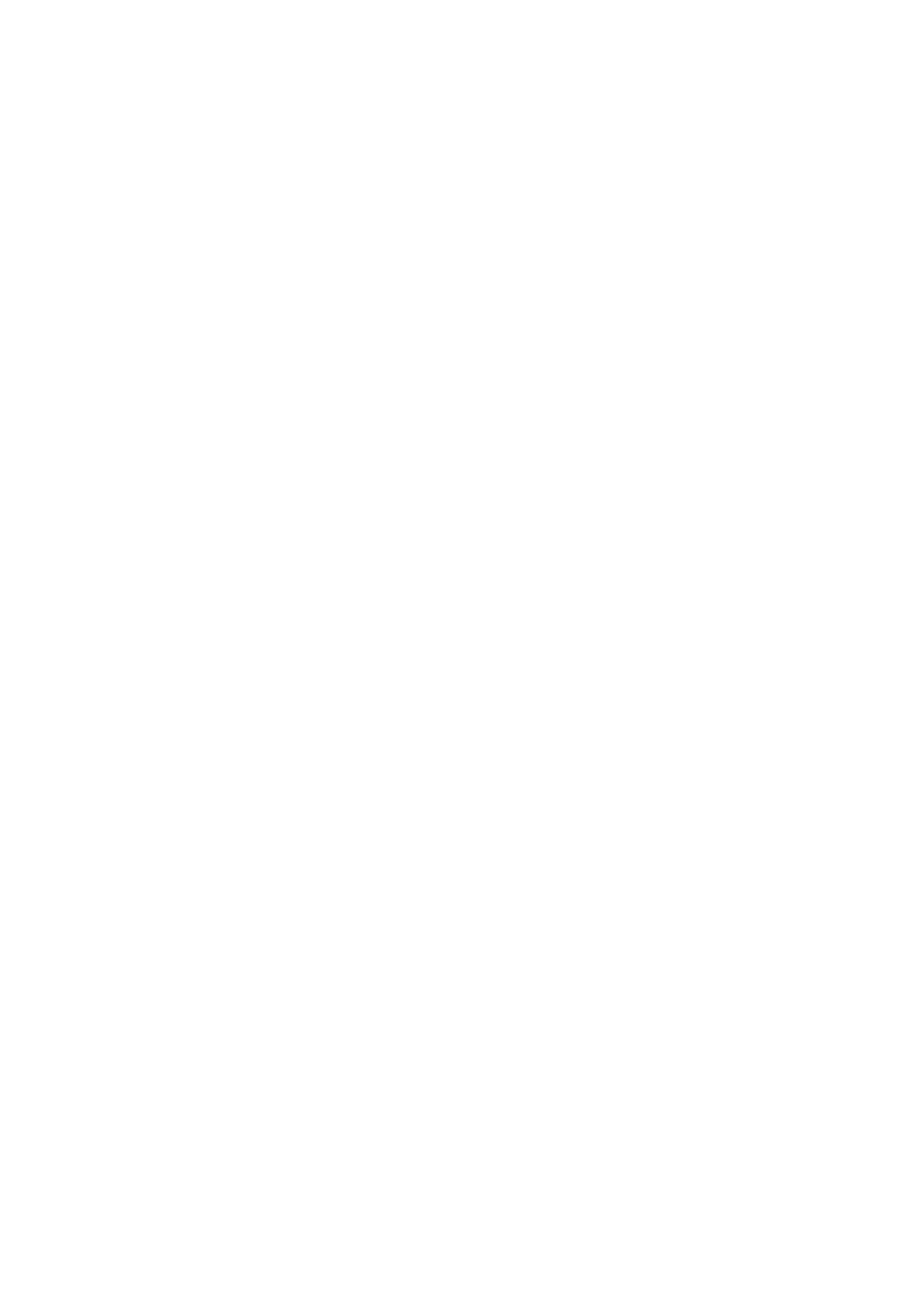

## Corrigendum to EN 60601-1-2:2007

English version

 $\frac{1}{2}$  ,  $\frac{1}{2}$  ,  $\frac{1}{2}$  ,  $\frac{1}{2}$  ,  $\frac{1}{2}$  ,  $\frac{1}{2}$  ,  $\frac{1}{2}$ 

**Foreword** 

Add a DOW of 2012-06-01.

Delete the sentences:

However, EN 60601-1-2:2001 remains valid until all the parts 2 that are used in conjunction with it have been withdrawn. No date of withdrawal of conflicting national standards (dow) has therefore been fixed. However, when Part 1-2 is used for appliances not covered by a part 2, EN 60601-1-2:2001 is not to be used after 2009-09-12.

 $\overline{\phantom{a}}$ 

March 2010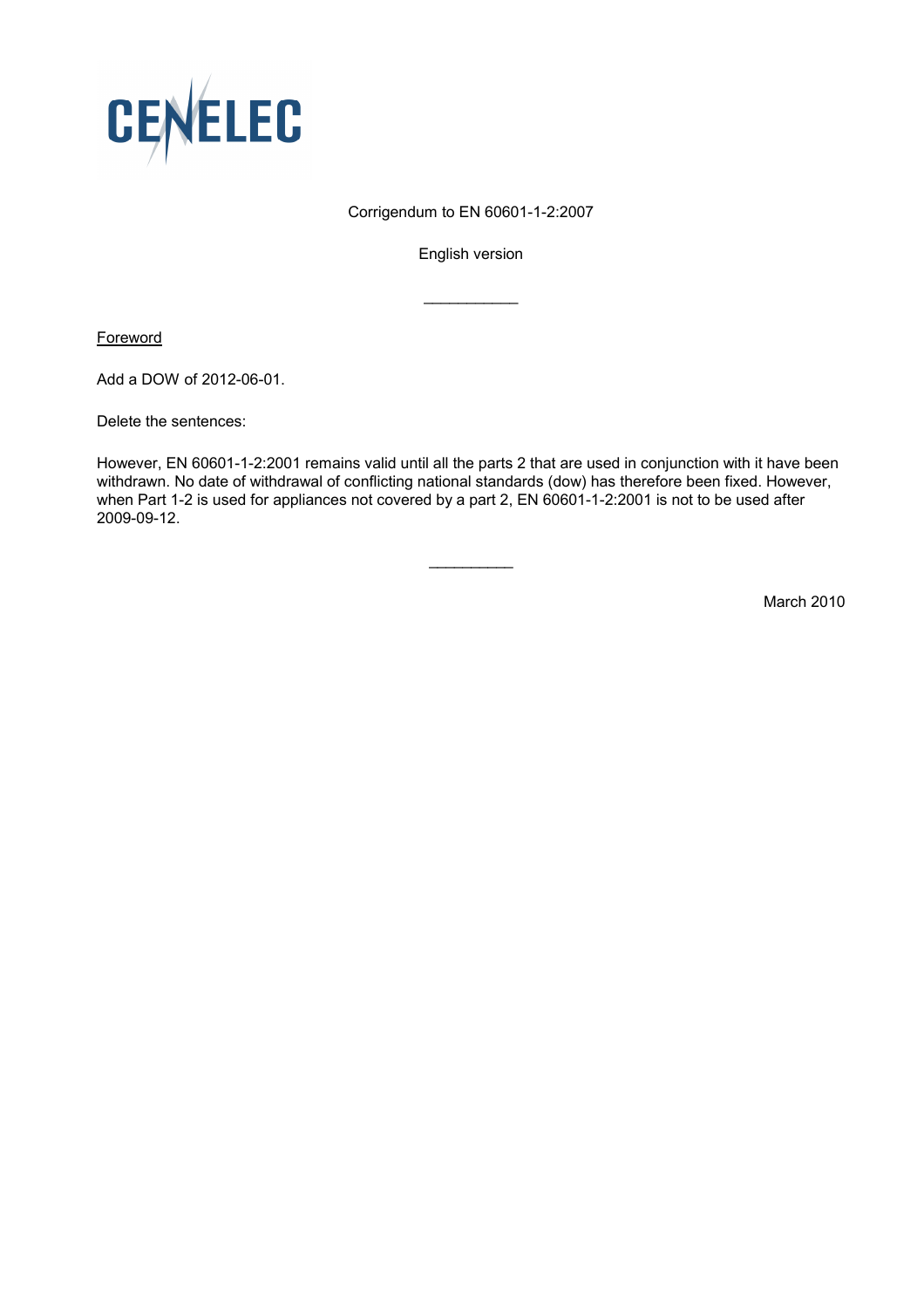

## Corrigendum à la EN 60601-1-2:2007

Version française

 $\frac{1}{2}$  ,  $\frac{1}{2}$  ,  $\frac{1}{2}$  ,  $\frac{1}{2}$  ,  $\frac{1}{2}$  ,  $\frac{1}{2}$  ,  $\frac{1}{2}$ 

Avant-propos

Ajouter pour DOW le 2012-06-01.

Supprimer les phrases:

Toutefois, la EN 60601-1-2:2001 reste valable jusqu'à l'annulation de toutes les parties 2 qui sont utilisées conjointement avec elle. En conséquence, aucune date de retrait des normes nationales conflictuelles (dow) n'a été fixée. Toutefois, lorsque la Partie 1-2 est utilisée pour des appareils non couverts par une partie 2, la EN 60601-1-2:2001 ne doit pas être utilisée après le 2009-09-12.

 $\overline{\phantom{a}}$ 

Mars 2010